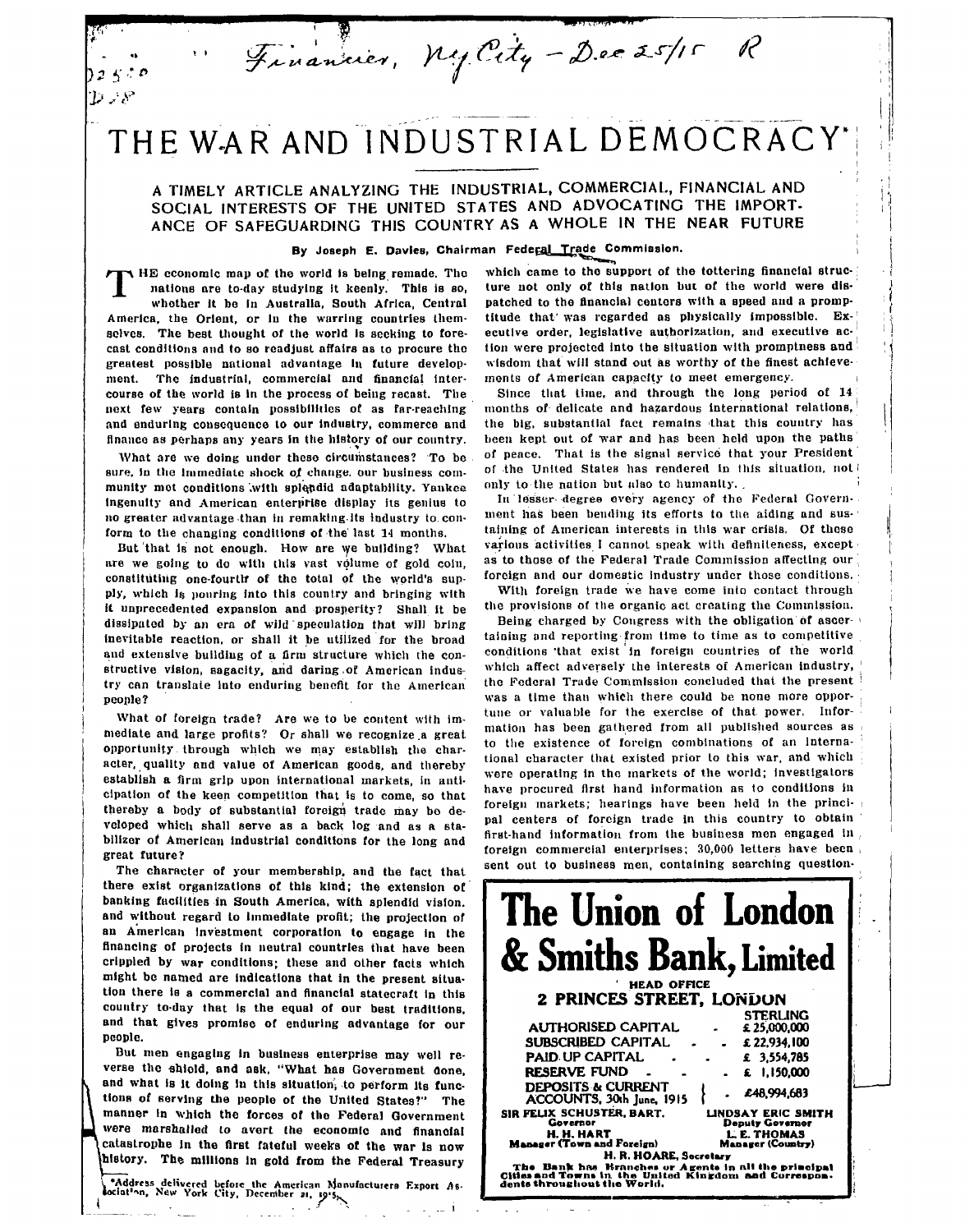City - Dec. 25/15 - R 2 Financie, 19

tion have been extended to such businesses as desire as**sistance In matters ot cost accounting and efficiency meth**ods in manufacture or commerce. This cost accounting **tservfco han not been Imppaed upon anyone, but exists for** those who might wish to avail themselves of it. It has **been met with great favor by all classes of business.**

The principal function for which the Federal Trade Commission was created was undoubtedly to prevent practices **of unfair competition In industry. The object was to destroy monopoly in the seed, and to protect the groat ma jority of business units in industry, whone chief menace cornea from practices of unfair competition which might be employed by not a more efficient but by a more.power**ful rival. Complaints covering many varieties of unfair **methods have been filed with the Commission such as, false advertising, bogus Independents, price discrimination,** bribery of employes, boycotts, misbranding of goods, re**bates, and tbe like. These complaints have come from all classes of Industry, covering the fields of mining, agriculture, manufacture and distribution. Of these complaints, and their disposition, the public has not heard much. This Is so because oE two conditions which the Federal Trade Commission haa imposed upon Its pro**cedure, for the public interest. No information is given **out, or is obtainable upon any application tor a complaint** which is made to the Federal Trade Commission, until the case has been investigated and until it has been de**termined that a formal complaint is to be served by the** Commission against the parties complained of. The reas**ons for this are, first, to protect those who in good faith** make the complaint, from reprisals by those against whom **the charges are made ; and, second, to protect legitimate business from the injury which the publication of malicious or Improper applications or complaints might subject them to. The other policy which has been adopted is that of advising the party complained against, ol the nature and character of the charges made , before formal complaint, is made and filed by the Commission, to the** end that either the party complained of may establish the **lack of public interest, or be given an opportunity, If the situation is clear, to agree that neither as to the complaint, nor as to the general public will there be a continuance of such illegal practice. These policies tend to obscure the amount of work done by the Commission, so** far as the publicity of its work is concerned; but it has **been felt that a larger service was being performed by the proper protection of legitimate Interests of business and by the speedy accomplishment of the relief to the general public and to the parties complained of.**

**The Federal Trade Commission was created out of a desire to bring Into the relations between Government and** business and society, a constructive agency. It was designed by those who created it not as a punitive, but as a **corrective force. It was hoped that It would serve to bring about a more simple, direct and informal agency for adjustment Of matters than would be afforded through a strictly judicial or a strictly administrative agency.** The fact that there may be comparatively few complaints **brought by this body is therefore not an Indication that** relief is not being accorded; but may be in fact an indi**cation that the effectiveness of this agency is being demonstrated along the lines contemplated by those who sought Its enactment. A few illustrations of the manner** in which this operates will illustrate the situation.

**A corporation engaged In the business of selling type**writers circulated among dealers in many cities a letter **falsely stating that a competitor had moved its factory from Chicago, and that the customers of such factory** would be compelled to make new arrangements for obtaining ivnewriters, which need the advertising corporation **was prepared to fill. A letter directed to the corporation complained of resulted n a retraction, and in the circula**tion of such retraction extensively, and the applicant for a complaint thereupon requested the dismissal of the **matter.** *(*

In still another case.<sup>i</sup>a corporation engaged in the man**ufacture of an article, published advertisements In which were statements disparaging tbe goods of a competitor In j an improper way. The practice was called to tbe attontion , of the Commission, wilh tbe result that it was Immediately discontinued.**

Recently complaint was made by one of the lorge so**called Independents against an allowed price-discrimination practice indulged In by a larger competitive rival. Upon complaint being made by the Commission with the larger competitor, the assurance was voluntarily given that the practice would be discontinued, not only as to the party complaining out also as a general practice, and as to all persons In the trade. Thus It happens that the relief which the Commission could give, to wit, the procurement of the stopping of the practice, is secured with immediate relief to those injured. Instead of going through a long process of litigation and procedure that might involve inuntbB, or possibly years,** *tor* **its final determination.**

**It is contemplated that by the publication of a ruling upon each case, as it is disposed of, that ultimately a body of cases will be blillt Up which.will operate as a code of what establishes fairness and unfairness in trade, to the benefit of Industry in this situation where formal complaints do not come to trial.**

**The powers of the Federal Trade Commission are limited by the law of its creation. They are not as extensive as many proponents might have desired; but its responsibilities are greater than Its power. To tho extent that in Itg power lay, it is bent and animated by a desire and purpose to aid in every possible manner that is consis**tent with democratic institutions, in the development of **the power and greatness of this nation as an industrial, commercial and financial nation in the world.**

**It is one of the agencies of Government that must seek, in small part, to aid in the solution of the great, problem of the future.**

While the significance of Germany's efficiency may per**haps have been exaggerated, nevertheless it is true that an Industrial as well as a military organization has been quietly developed in Europe that has eclipsed anything** of the kind that we have seen. Economies have been in**duced in production; scientific methods effected In marketing and distribution; exploitation through combinations of an international character have been developed and are the complement of a military machine that has commanded the admiration of the world. Within the months** last past these facts have not been apparent to us alone. **England, Prance and Italy have, under the pressure of overpowering necessity, endeavored to specialize Indus-<sup>1</sup> try for greater economy and effectiveness, and to a degree that it is difficult for us to understand. These influ-i ences will obtain after peace has come. To speculate as to the future conditions following the war is idle. But** it is still greater folly to assume that in the long future **those lessons derived from these conditions will not be translated with military effectiveness and discipline into<sup>1</sup> efficiencies and economies of production and distribution, when the energies pent up in the struggle shall be released for industrial endeavor. The reorganization of industry, when finally established in Europe, will in all probability be Invested with a degree of efficiency that** will command the respect of all rivals in international **competition in tho markets of the world. The stimulus**

**(Continued on page 1785.)**